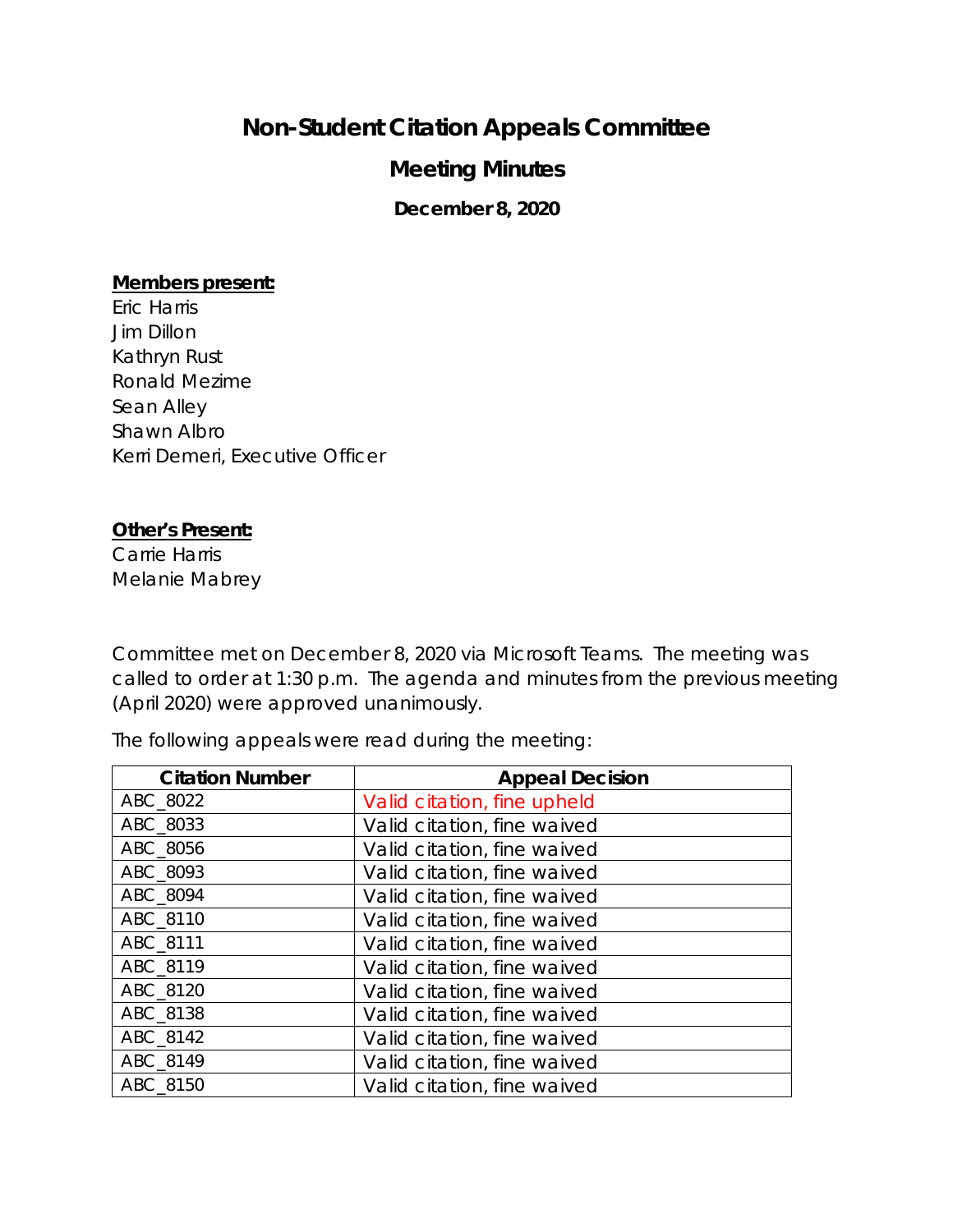| ABC_8165        | Valid citation, fine waived         |
|-----------------|-------------------------------------|
| ABC_8173        | Valid citation, fine waived         |
| ABC_8174        | Valid citation, fine waived         |
| ABC_8175        | Valid citation, fine waived         |
| <b>ABC 8181</b> | Valid citation, fine waived         |
| ABC_8183        | Valid citation, fine waived         |
| ABC_8184        | Valid citation, fine waived         |
| ABC_8199        | Valid citation, fine waived         |
| ABC_8200        | Valid citation, fine upheld         |
| ABC_8237        | Valid citation, fine waived         |
| ABC_8264        | Valid citation, fine upheld         |
| ABC_8265        | Valid citation, fine upheld         |
| ABC_8289        | Valid citation, fine waived         |
| ABC_8290        | Valid citation, fine waived         |
| ABC_8301        | Valid citation, fine reduced by 50% |
| ABC_8302        | Valid citation, fine reduced by 50% |
| ABC_8303        | Valid citation, fine reduced by 50% |
| ABC_8304        | Valid citation, fine reduced by 50% |
| ABC_8323        | Valid citation, fine waived         |
| ABC_8324        | Valid citation, fine waived         |
| ABC_8336        | Valid citation, fine waived         |
| ABC_8342        | Valid citation, fine waived         |
| ABC_8344        | Valid citation, fine waived         |
| ABC_8346        | Valid citation, fine waived         |
| ABC_8363        | Valid citation, fine reduced by 50% |
| ABC_8364        | Valid citation, fine reduced by 50% |
| ABC_8389        | Valid citation, fine waived         |
| ABC_8407        | Valid citation, fine waived         |
| ABC_8408        | Valid citation, fine waived         |
| ABC_8411        | Valid citation, fine waived         |
| ABC_8425        | Valid citation, fine waived         |
| ABC_8428        | Valid citation, fine waived         |
| ABC_8432        | Valid citation, fine waived         |
| ABC_8470        | Valid citation, fine waived         |
| ABC_8481        | Valid citation, fine waived         |
| ABC 8482        | Valid citation, fine waived         |
| ABC_8498        | Valid citation, fine waived         |
| ABC_8502        | Valid citation, fine waived         |
| ABC_8503        | Valid citation, fine waived         |
| ABC_8526        | Valid citation, fine waived         |
| ABC_8527        | Valid citation, fine waived         |
| ABC_8559        | Valid citation, fine waived         |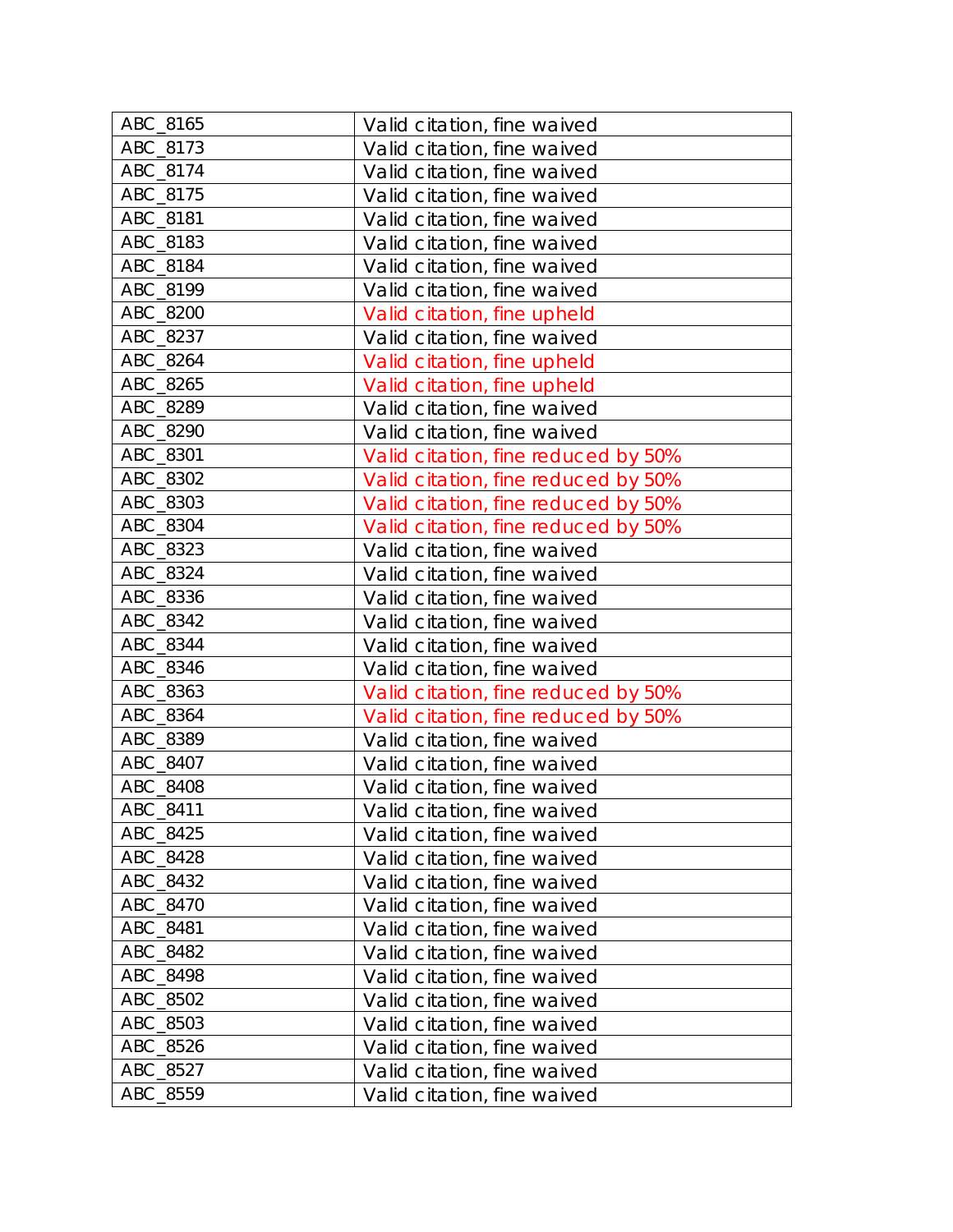| ABC_8560 | Valid citation, fine waived |
|----------|-----------------------------|
| ABC_8569 | Valid citation, fine waived |
| ABC_8578 | Valid citation, fine upheld |
| ABC_8579 | Valid citation, fine upheld |
| ABC_8584 | Valid citation, fine waived |
| ABC_8605 | Valid citation, fine waived |
| ABC_8615 | Valid citation, fine waived |
| ABC_8617 | Valid citation, fine waived |
| ABC_8618 | Valid citation, fine waived |
| ABC_8621 | Valid citation, fine waived |
| ABC_8636 | Valid citation, fine waived |
| ABC_8646 | Valid citation, fine waived |
| ABC_8660 | Valid citation, fine waived |
| ABC_8661 | Valid citation, fine waived |
| ABC_8682 | Valid citation, fine waived |
| ABC_8683 | Valid citation, fine upheld |
| ABC_8684 | Valid citation, fine upheld |
| ABC_8686 | Valid citation, fine waived |
| ABC_8687 | Valid citation, fine waived |
| ABC_8694 | Valid citation, fine waived |
| ABC_8696 | Valid citation, fine waived |
| ABC_8714 | Valid citation, fine waived |
| ABC_8721 | Valid citation, fine waived |
| ABC_8722 | Valid citation, fine waived |
| ABC_8725 | Valid citation, fine waived |
| ABC_8726 | Valid citation, fine waived |
| ABC_8743 | Valid citation, fine waived |
| ABC_8752 | Valid citation, fine waived |
| ABC_8753 | Valid citation, fine upheld |
| APP8163  | Valid citation, fine waived |
| APP8210  | Valid citation, fine upheld |
| APP8215  | Valid citation, fine waived |
| APP8277  | Valid citation, fine waived |
| APP8596  | Valid citation, fine upheld |
| APP8597  | Valid citation, fine upheld |
| APP8601  | Valid citation, fine waived |
| APP8602  | Valid citation, fine waived |
| APP8632  | Valid citation, fine upheld |
| APP8688  | Valid citation, fine waived |
| APP8689  | Valid citation, fine waived |
| APP8723  | Valid citation, fine waived |
| APP8724  | Valid citation, fine waived |